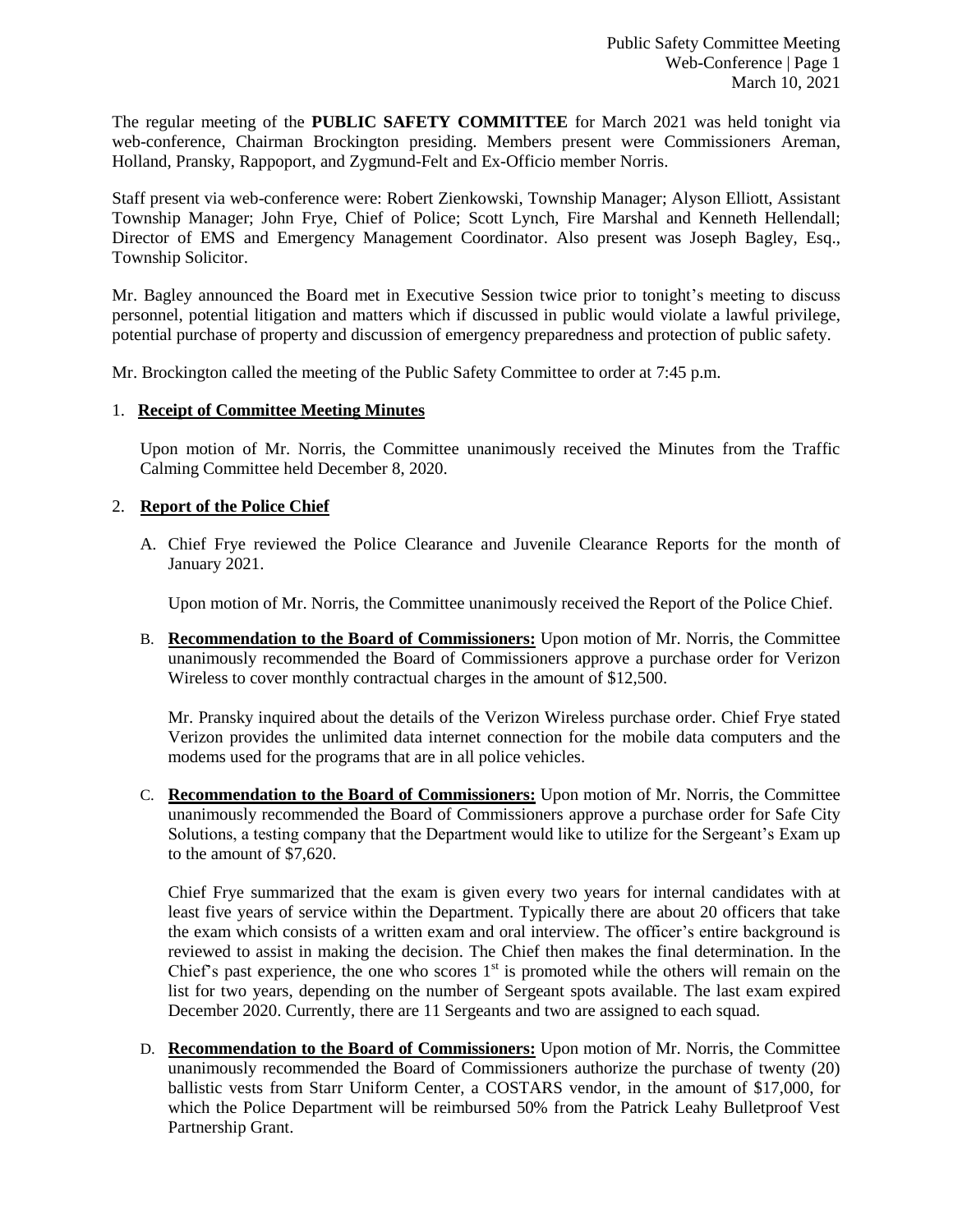### 2. **Report of the Fire Marshal**

A. Mr. Lynch presented the fire report for the month of January 2021 and the minutes of the Fire Board Meeting from February 4, 2021.

Ms. Rappoport requested that going forward the number of outside companies that respond to Cheltenham calls be included in the reports.

Upon motion of Mr. Norris, the Committee unanimously received the report of the Fire Marshal and the Fire Board Minutes.

#### 3. **Report of the EMS Director**

Mr. Hellendall presented the EMS reports for the month of January 2021.

Upon motion of Mr. Norris, the Committee unanimously received the report of the EMS Director.

A. Presentation by Cornerstone Adminisystems, Inc. regarding the provision of Ambulance Billing and Subscription Services.

Mr. Hellendall introduced Ivy Alderton from Cornerstone and Assistant Chief Jessica Barto to answer any questions regarding the billing system. EMS would see an increase of about 10% in revenue by outsourcing the billing to Cornerstone. Cornerstone's fee would be 7% and they would only be paid on what they collect. The term of contract would be one year with the ability to extend up to five years with no increases. The contract has an anticipated start date of May 2, 2021. They would also be using the same collection agency that the Township currently uses. Ms. Alderton said the 10% increase in revenue is standard, and they have a dedicated EMS staff which sees everything from beginning (receiving the patient care report from Cheltenham EMS) to end (collecting funds). They have a good relationship with the local insurance companies and have a patient hotline that is answered by a National Academy of Ambulance Compliance (NAAC)-certified patient account team. Mr. Norris & Mr. Brockington asked about an expense savings that were noted in previous meetings. Mr. Hellendall stated there would be an elimination of a full-time position and savings of \$5K-\$6K in computer programming beginning in 2022.

B. **Recommendation to the Board of Commissioners:** Upon motion of Mr. Norris, the Committee unanimously recommended the Board of Commissioners award a contract to Cornerstone Adminisystems, Inc. to provide Ambulance Billing and Subscription services from May 1, 2021 through December 31, 2022 with options to renew for five successive one-year periods at the same percentage fee as the first year for each renewal period.

### 4. **Report of the Emergency Management Coordinator**

A. Mr. Hellendall presented the Emergency Management reports for the month of January 2021 and added that Public Works employees are still listed in phase 1C for vaccinations. Mr. Hellendall, along with other Public Works Departments, will be writing to the Montgomery County Health Department encouraging them reconsider vaccine categorization of Public Works personnel, as multiple managers expressed this is an issue that could shut down town infrastructures. The Federal Government sees public works employees as First Responders, but the Commonwealth does not. Mr. Hellendall encouraged the Committee to speak to State or Federal legislators to encourage their support.

Mr. Hellendall stated they are receiving many phone calls regarding the COVID-19 vaccine and are working with local people on vaccine distribution. Township employees in 1A are covered. Mr. Brockington asked if the County has any plans to get vaccinations to the homebound. Mr.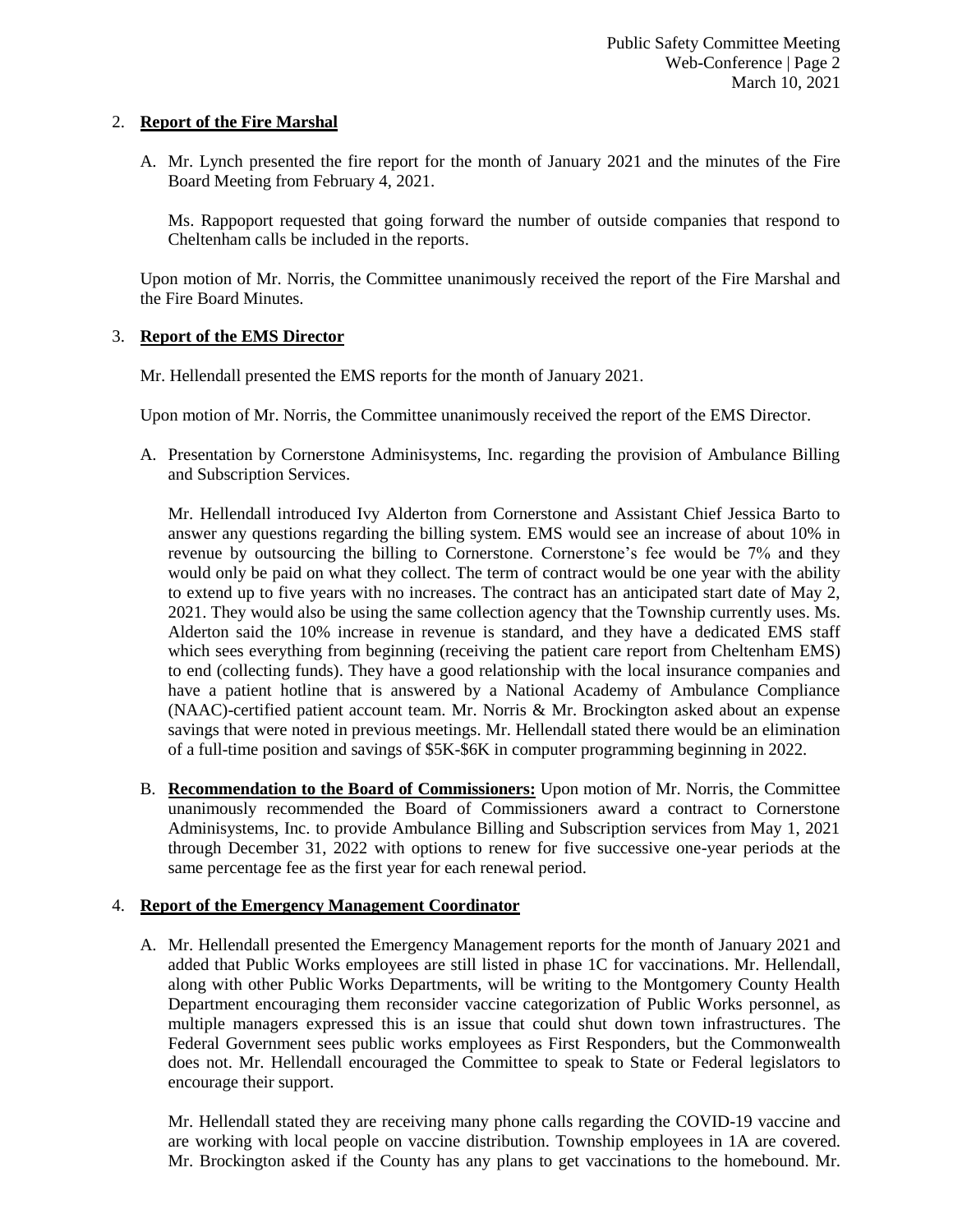Hellendall said there is now a County mobile unit on the road for low-income elderly people in County facilities; one facility in Cheltenham has been referred to the County for this service. After multi-family residential sites have been vaccinated, the County will vaccinate homebound individuals. A vaccination site is set to open across from the Willow Grove Mall. People can register online or by phone, but availability will depend on the number of vaccines received from the State. Pre-registration is not yet available.

Upon motion of Mr. Norris, the Committee unanimously received the report of the Emergency Management Coordinator.

B. Review and approval of the Hazardous Materials Contract with Lewis Environmental. This is a no-cost contract to be used on an as-needed basis. Ms. Rappoport asked if there was a rate sheet and wanted to know what the cost was in the past years. Mr. Hellendall said there is no rate sheet because every hazardous material incident is radically different but he will ask the Accounting Department to determine what was paid in the past and send to Ms. Rappoport. Lewis Environmental will bill directly to an auto, trucking, and railroad company but Cheltenham is ultimately responsible if they do not pay.

**Recommendation to the Board of Commissioners:** Upon motion of Mr. Norris, the Committee unanimously recommended the Board of Commissioners approve a Hazardous Materials Contract with Lewis Environmental.

# 5. **Report of the Township Manager**:

Mr. Zienkowski updated the Committee on the status of the solar stop signs and 25 mph stencils. The stencils have been ordered, and will be placed when the weather breaks. Mr. Clewell confirmed that the stop signs came in and will be installed as soon as possible. Mr. Brockington asked that photos be taken of the new stop signs and posted on Facebook. Residents near these new signs will be notified and the Township will monitor for any issues and feedback. One crosswalk sign has been ordered as well.

Upon motion of Mr. Norris, the Committee unanimously received the Report of the Township Manager.

- 6. **Old Business**: None.
- 7. **New Business**: None.

### 8. **Citizens' Forum**:

*Rhonda Isser*, *7307 Twelfth Street,* expressed thanks to Public Works, Police, EMS and Fire during the past year working through COVID-19.

*Art Gordon, 8206 Forest Hills Drive,* expressed that he and members of the Ogontz Fire Company will attend the Board of Commissioners meeting to read a statement asking that the Commissioners pause consideration of the proposed Ordinance amendment. He asked the Commissioners to let the public weigh in as there is an impact on public safety. The closest stations to Ogontz are not arriving on scenes first, that mutual aid companies are coming from further away to assist. He said fellow fire fighters are doing a valiant job but response could be better with Ogontz responding. He asked that the Commissioners pause consideration of the Ordinance amendment, review Ogontz's status, and reinstate them or give them time to fix it before considering the proposed action.

Mr. Gordon asked who he should contact if there is a mistake in meeting minutes. Mr. Bagley said any mistakes can be directed to the Chairman of the Committee prior to the adoption of the minutes. He also noted that wording of minutes are up to the Board or Committee.